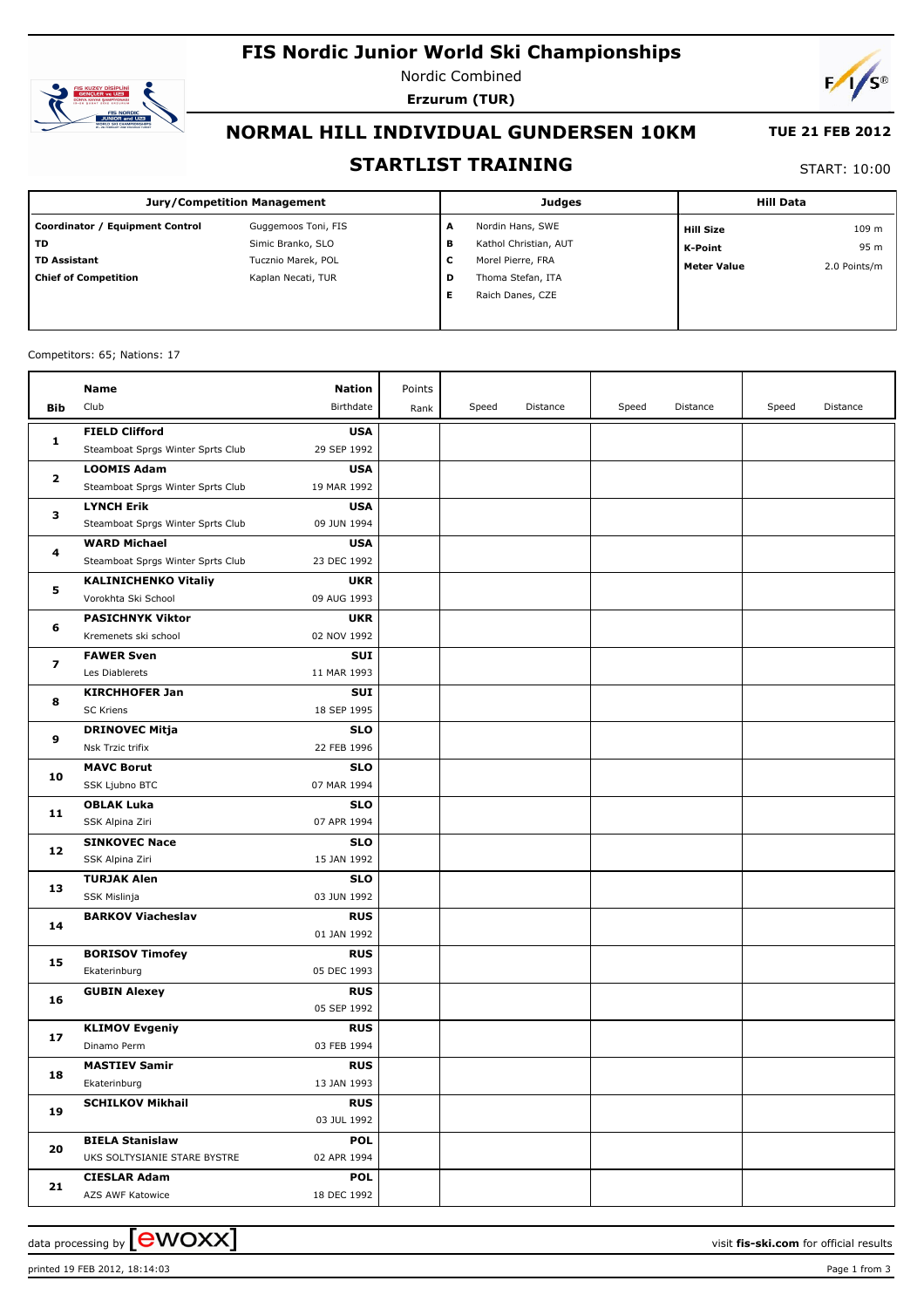# **FIS Nordic Junior World Ski Championships**



Nordic Combined **Erzurum (TUR)**



## **NORMAL HILL INDIVIDUAL GUNDERSEN 10KM**

#### **TUE 21 FEB 2012**

# **STARTLIST TRAINING**

START: 10:00

|     | <b>Nation</b><br>Name                                                  | Points |       |          |       |          |       |          |
|-----|------------------------------------------------------------------------|--------|-------|----------|-------|----------|-------|----------|
| Bib | Birthdate<br>Club                                                      | Rank   | Speed | Distance | Speed | Distance | Speed | Distance |
| 22  | <b>GASIENICA Andrzej</b><br><b>POL</b>                                 |        |       |          |       |          |       |          |
|     | TS Wisla Zakopane<br>04 NOV 1993                                       |        |       |          |       |          |       |          |
|     | <b>KUPCZAK Szczepan</b><br><b>POL</b>                                  |        |       |          |       |          |       |          |
| 23  | AZS AWF Katowice<br>29 NOV 1992                                        |        |       |          |       |          |       |          |
|     | <b>SLOWIOK Pawel</b><br><b>POL</b>                                     |        |       |          |       |          |       |          |
| 24  | AZS AWF Katowice<br>31 MAR 1992                                        |        |       |          |       |          |       |          |
|     | <b>NOR</b><br><b>ANDERSEN Espen</b>                                    |        |       |          |       |          |       |          |
| 25  | Lommedalens IL<br>28 OCT 1993                                          |        |       |          |       |          |       |          |
|     | <b>HOKHOLT Audun</b><br><b>NOR</b>                                     |        |       |          |       |          |       |          |
| 26  | Skimt<br>28 AUG 1992                                                   |        |       |          |       |          |       |          |
|     | <b>LIEN Oeystein Granbu</b><br><b>NOR</b>                              |        |       |          |       |          |       |          |
| 27  | Gausdal SI<br>05 JAN 1992                                              |        |       |          |       |          |       |          |
|     | <b>SOETVIK Sindre Ure</b><br><b>NOR</b>                                |        |       |          |       |          |       |          |
| 28  | Il Eldar<br>21 SEP 1992                                                |        |       |          |       |          |       |          |
|     | <b>TILLER Simen</b><br><b>NOR</b>                                      |        |       |          |       |          |       |          |
| 29  | Moelven<br>26 NOV 1995                                                 |        |       |          |       |          |       |          |
|     | <b>DENDA Toshihisa</b><br><b>JPN</b>                                   |        |       |          |       |          |       |          |
| 30  | Iiyama-kita High School<br>20 JUN 1993                                 |        |       |          |       |          |       |          |
|     | <b>KAGA Takuya</b><br><b>JPN</b>                                       |        |       |          |       |          |       |          |
| 31  | Akita Hokuyou High School<br>30 MAR 1994                               |        |       |          |       |          |       |          |
|     | <b>WATANABE Takehiro</b><br><b>JPN</b>                                 |        |       |          |       |          |       |          |
| 32  | Inawashiro High School<br>13 JUL 1993                                  |        |       |          |       |          |       |          |
|     | YAMAMOTO Go<br><b>JPN</b>                                              |        |       |          |       |          |       |          |
| 33  | 27 JAN 1995<br>Oyama High School                                       |        |       |          |       |          |       |          |
| 34  | <b>BUZZI Raffaele</b><br>ITA                                           |        |       |          |       |          |       |          |
|     | 17 JUL 1995<br>SCI Monte Lussari                                       |        |       |          |       |          |       |          |
| 35  | <b>COSTA Samuel</b><br>ITA                                             |        |       |          |       |          |       |          |
|     | G.S. FIAMME ORO<br>30 NOV 1992                                         |        |       |          |       |          |       |          |
| 36  | <b>MAIERHOFER Manuel</b><br>ITA                                        |        |       |          |       |          |       |          |
|     | S. C. Gardena<br>17 DEC 1992                                           |        |       |          |       |          |       |          |
| 37  | <b>RUNGGALDIER Mattia</b><br>ITA                                       |        |       |          |       |          |       |          |
|     | G.S. FIAMME GIALLE<br>03 MAY 1992                                      |        |       |          |       |          |       |          |
| 38  | <b>TOMIO Roberto</b><br>ITA                                            |        |       |          |       |          |       |          |
|     | 26 OCT 1992<br>U.S. Dolomitica                                         |        |       |          |       |          |       |          |
| 39  | GER<br><b>ARLT Christian</b>                                           |        |       |          |       |          |       |          |
|     | WSV 08 Johanngeorgenstadt<br>08 JAN 1992                               |        |       |          |       |          |       |          |
| 40  | <b>FAISST Manuel</b><br><b>GER</b><br>SV Baiersbronn<br>11 JAN 1993    |        |       |          |       |          |       |          |
|     |                                                                        |        |       |          |       |          |       |          |
| 41  | <b>HAUG Tobias</b><br><b>GER</b><br>SV Baiersbronn<br>25 JUN 1993      |        |       |          |       |          |       |          |
|     |                                                                        |        |       |          |       |          |       |          |
| 42  | <b>SCHULLER Michael</b><br><b>GER</b><br>WSV 08 Lauscha<br>04 JUN 1993 |        |       |          |       |          |       |          |
|     | <b>SIMON Tobias</b><br><b>GER</b>                                      |        |       |          |       |          |       |          |
| 43  | SZ Breitnau<br>15 AUG 1992                                             |        |       |          |       |          |       |          |
|     | <b>BALLAND Tom</b><br><b>FRA</b>                                       |        |       |          |       |          |       |          |
| 44  | Morbier Bellefontaine<br>11 JUN 1995                                   |        |       |          |       |          |       |          |
| 45  | <b>BUFFARD Hugo</b><br><b>FRA</b>                                      |        |       |          |       |          |       |          |
|     | Les Rousses<br>12 JUL 1994                                             |        |       |          |       |          |       |          |
| 46  | <b>DIDIER Nicolas</b><br><b>FRA</b>                                    |        |       |          |       |          |       |          |
|     | Xonrupt<br>02 JUN 1995                                                 |        |       |          |       |          |       |          |
|     | <b>HANNON Theo</b><br><b>FRA</b>                                       |        |       |          |       |          |       |          |
| 47  | 04 JUN 1993<br>Bois d Amont                                            |        |       |          |       |          |       |          |
|     |                                                                        |        |       |          |       |          |       |          |

data processing by  $\boxed{\text{ewOX}}$